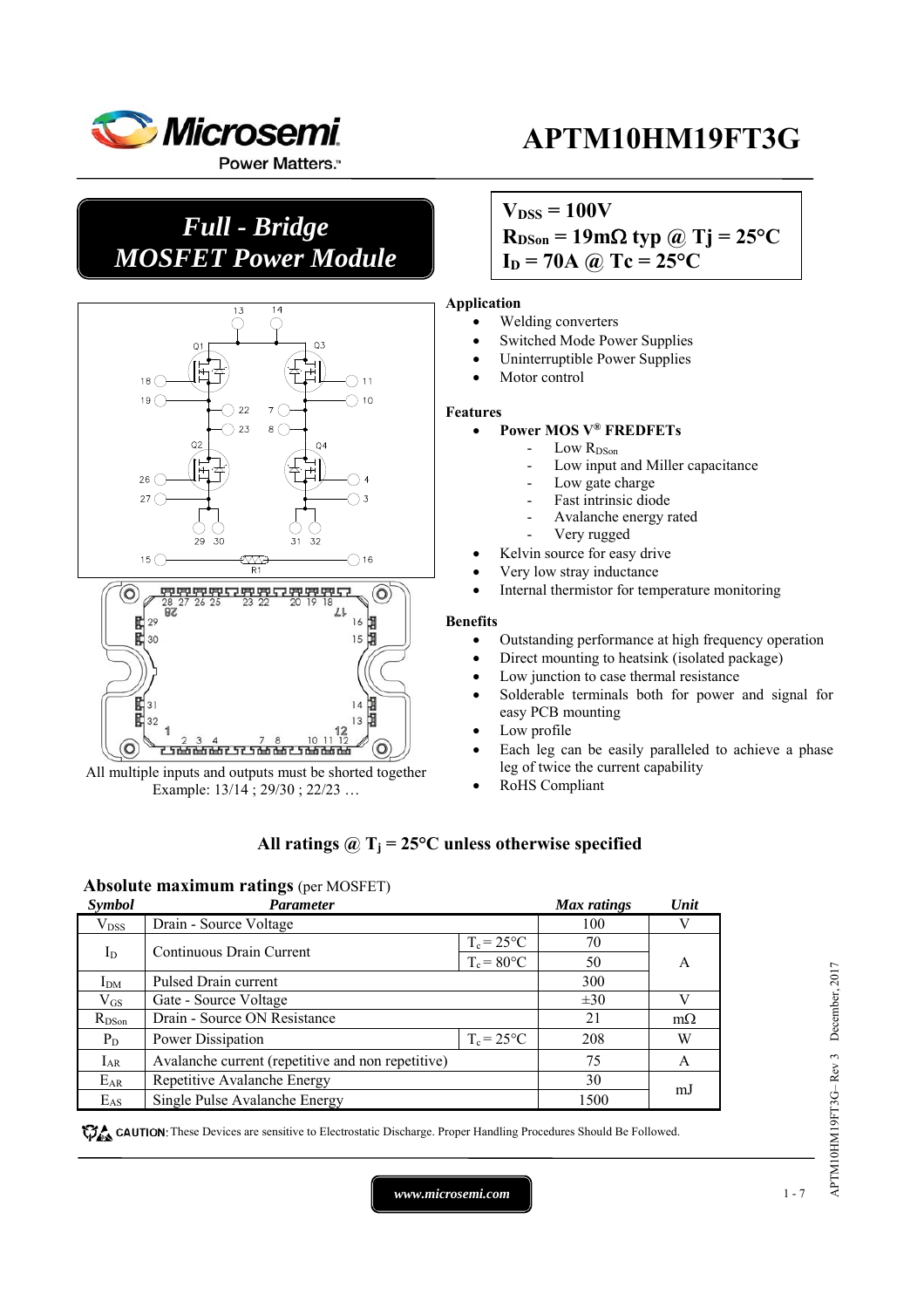

**Power Matters.** 

### **Electrical Characteristics** (per MOSFET)

| Symbol           | <i>Characteristic</i>           | <b>Test Conditions</b>              | Min | Tvn | <b>Max</b> | Unit      |
|------------------|---------------------------------|-------------------------------------|-----|-----|------------|-----------|
| I <sub>DSS</sub> | Zero Gate Voltage Drain Current | $V_{GS} = 0V$ , $V_{DS} = 100V$     |     |     | 250        | $\mu A$   |
| $R_{DS(on)}$     | Drain – Source on Resistance    | $V_{GS} = 10V$ , $I_D = 35A$        |     | 19  |            | $m\Omega$ |
| $V_{GS(th)}$     | Gate Threshold Voltage          | $V_{GS} = V_{DS}$ , $I_D = 1 mA$    |     |     |            |           |
| $I_{GSS}$        | Gate – Source Leakage Current   | $V_{GS} = \pm 30 V$ , $V_{DS} = 0V$ |     |     | $\pm 150$  | nA        |

### **Dynamic Characteristics** (per MOSFET)

| <i><b>Symbol</b></i> | <i>Characteristic</i>               | <b>Test Conditions</b>                                                                                    | Min | $\boldsymbol{Typ}$ | <b>Max</b> | Unit               |
|----------------------|-------------------------------------|-----------------------------------------------------------------------------------------------------------|-----|--------------------|------------|--------------------|
| $C_{iss}$            | Input Capacitance                   | $V_{GS} = 0V$                                                                                             |     | 5100               |            |                    |
| $C_{\rm oss}$        | Output Capacitance                  | $V_{DS} = 25V$                                                                                            |     | 1900               |            | pF                 |
| $C_{\rm rss}$        | Reverse Transfer Capacitance        | $f = 1$ MHz                                                                                               |     | 800                |            |                    |
| $Q_{g}$              | Total gate Charge                   | $V_{GS} = 10V$                                                                                            |     | 200                |            | nC                 |
| $Q_{gs}$             | Gate – Source Charge                | $V_{Bus} = 100V$                                                                                          |     | 40                 |            |                    |
| $Q_{gd}$             | $Gate - Drain Charge$               | $I_D = 70A$                                                                                               |     | 92                 |            |                    |
| $T_{d(on)}$          | Turn-on Delay Time                  | Inductive switching $\omega$ 125°C                                                                        |     | 35                 |            |                    |
| $T_r$                | Rise Time                           | $V_{GS} = 15V$                                                                                            |     | 70                 |            | ns                 |
| $T_{d(\text{off})}$  | Turn-off Delay Time                 | $V_{Bus} = 66V$<br>$I_D = 70A$<br>$R_G = 5\Omega$                                                         |     | 95                 |            |                    |
| $T_f$                | Fall Time                           |                                                                                                           |     | 125                |            |                    |
| $E_{on}$             | Turn-on Switching Energy            | Inductive switching $\omega$ 25°C                                                                         |     | 276                |            |                    |
| $E_{\rm off}$        | Turn-off Switching Energy           | $V_{GS} = 15V$ , $V_{Bus} = 66V$<br>$I_D$ = 70A, $R_G$ = 5 $\Omega$                                       |     | 302                |            | $\mu$ J            |
| $E_{on}$             | Turn-on Switching Energy            | Inductive switching $\omega$ 125°C<br>$V_{GS} = 15V$ , $V_{Bus} = 66V$<br>$I_D$ = 70A, $R_G$ = 5 $\Omega$ |     | 304                |            |                    |
| $E_{\rm off}$        | Turn-off Switching Energy           |                                                                                                           |     | 320                |            | $\mu$ J            |
| $R_{th,IC}$          | Junction to Case Thermal Resistance |                                                                                                           |     |                    | 0.6        | $\rm ^{\circ} C/W$ |

### **Source - Drain diode ratings and characteristics** (per MOSFET)

| <i>Symbol</i> | <i><b>Characteristic</b></i>     | <b>Test Conditions</b>       |                    | Min | Tvp | <b>Max</b> | Unit    |
|---------------|----------------------------------|------------------------------|--------------------|-----|-----|------------|---------|
| $I_{S}$       | Continuous Source current        |                              | $Tc = 25^{\circ}C$ |     |     | 70         |         |
|               | (Body diode)                     |                              | $Tc = 80^{\circ}C$ |     |     | 50         | А       |
| $V_{SD}$      | Diode Forward Voltage            | $V_{GS} = 0V$ , $I_S = -70A$ |                    |     |     | 1.3        |         |
| dv/dt         | Peak Diode Recovery <sup>O</sup> |                              |                    |     |     |            | V/ns    |
| $t_{rr}$      | Reverse Recovery Time            |                              | $T_i = 25$ °C      |     |     | 200        |         |
|               |                                  | $IS = -70A$<br>$VBus = 66V$  | $T_i = 125$ °C     |     |     | 350        | ns      |
| $Q_{rr}$      | Reverse Recovery Charge          | $diS/dt = 100A/\mu s$        | $T_i = 25$ °C      |     | 0.5 |            | $\mu$ C |
|               |                                  |                              | $T_i = 125$ °C     |     |     |            |         |

 dv/dt numbers reflect the limitations of the circuit rather than the device itself.  $I_S \leq$  - 70A di/dt  $\leq$  700A/ $\mu$ s  $V_R \leq V_{DSS}$   $T_j \leq 150^{\circ}C$ 

*www.microsemi.com* 2-7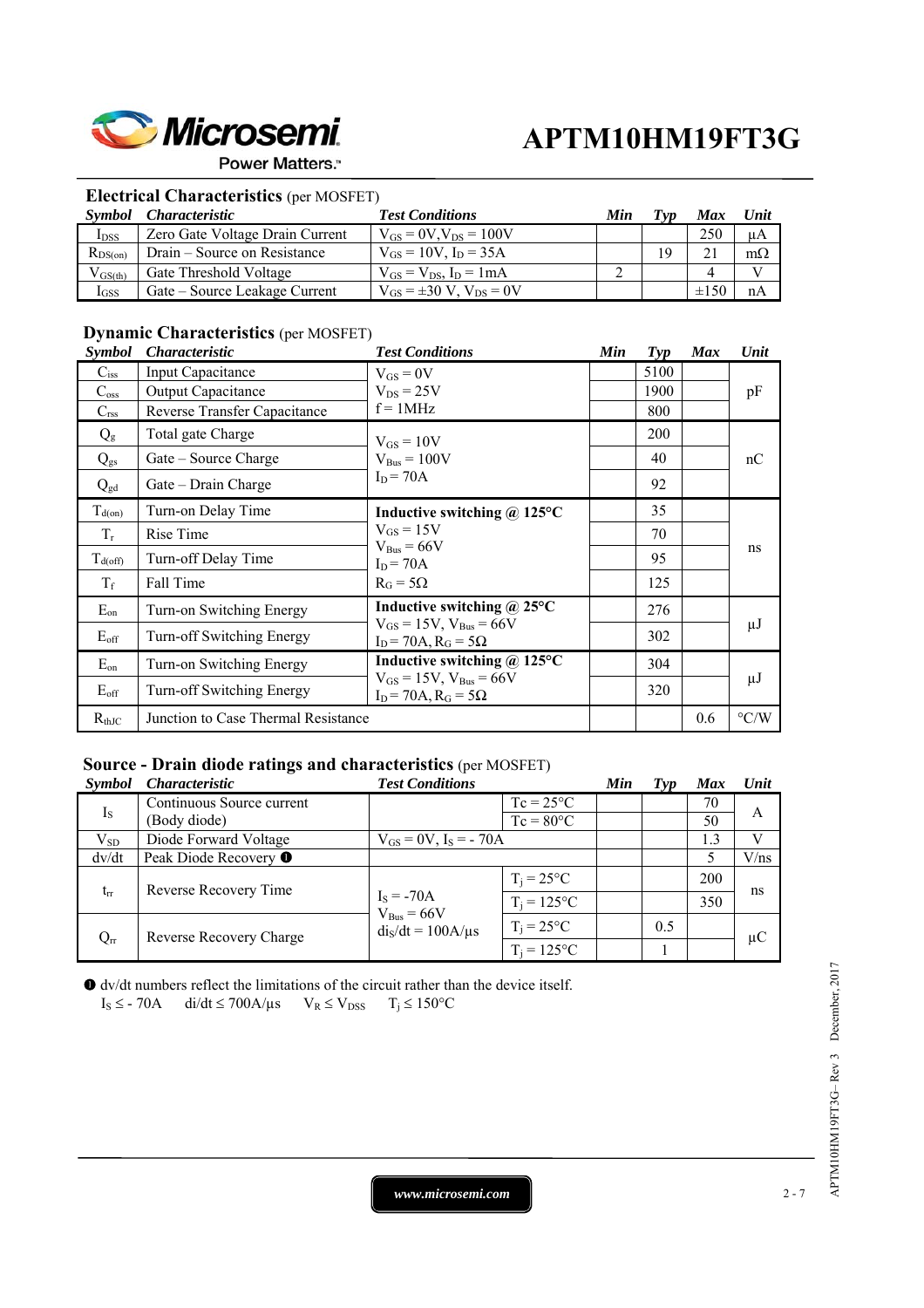

**Power Matters.**"

### **Thermal and package characteristics**

| Symbol            | <i>Characteristic</i>                                               |             |    |  | <b>Max</b>              | Unit            |
|-------------------|---------------------------------------------------------------------|-------------|----|--|-------------------------|-----------------|
| V <sub>ISOL</sub> | RMS Isolation Voltage, any terminal to case $t = 1$ min, $50/60$ Hz |             |    |  |                         | $\mathbf{V}$    |
| $T_J$             | Operating junction temperature range                                |             |    |  | 150                     |                 |
| TJOP              | Recommended junction temperature under switching conditions         |             |    |  | $T_{\text{J}}$ max - 25 | $\rm ^{\circ}C$ |
| $T_{STG}$         | <b>Storage Temperature Range</b>                                    |             |    |  | 125                     |                 |
| $T_{\rm C}$       | <b>Operating Case Temperature</b>                                   |             |    |  | 125                     |                 |
| Torque            | Mounting torque                                                     | To heatsink | M4 |  |                         | N.m             |
| Wt                | Package Weight                                                      |             |    |  | 110                     | g               |

**Temperature sensor NTC** (see application note APT0406 on www.microsemi.com for more information).

| <b>Symbol</b>          | <i>Characteristic</i>    |                | Min | Tvp  | Max | Unit          |
|------------------------|--------------------------|----------------|-----|------|-----|---------------|
| $R_{25}$               | Resistance $\omega$ 25°C |                |     | 50   |     | kΩ            |
| $\Delta R_{25}/R_{25}$ |                          |                |     |      |     | $\frac{0}{0}$ |
| $B_{25/85}$            | $T_{25}$ = 298.15 K      |                |     | 3952 |     | TZ<br>V       |
| $\Delta B/B$           |                          | $T_c = 100$ °C |     |      |     | $\frac{0}{0}$ |



#### Package outline (dimensions in mm)



See application note 1906 - Mounting Instructions for SP3F Power Modules on www.microsemi.com

APTM10HM19FT3G-Rev 3 December, 2017 APTM10HM19FT3G– Rev 3 December, 2017

*www.microsemi.com* 3-7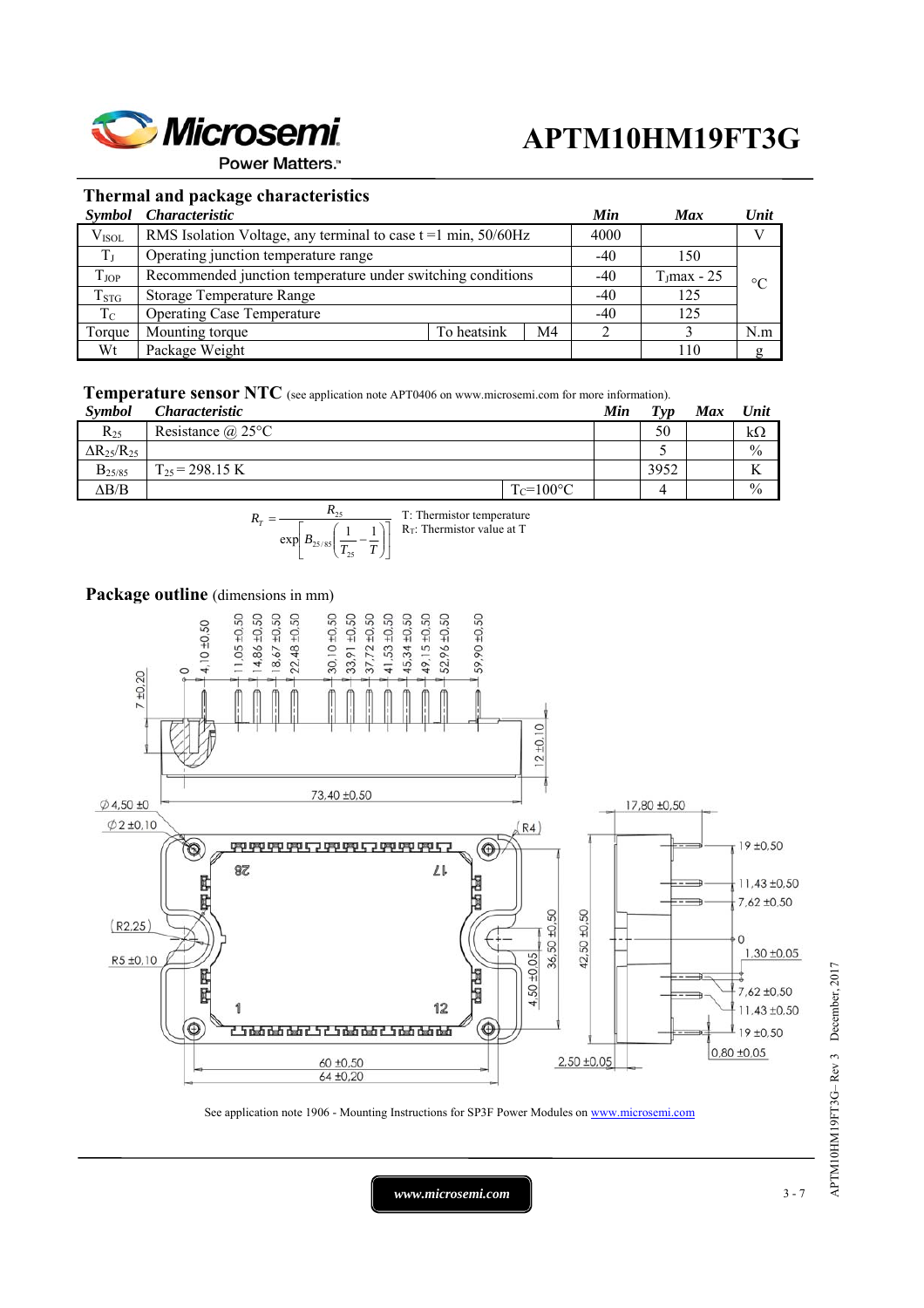

**Power Matters.** 

### **Typical Performance Curve**



*www.microsemi.com* 4-7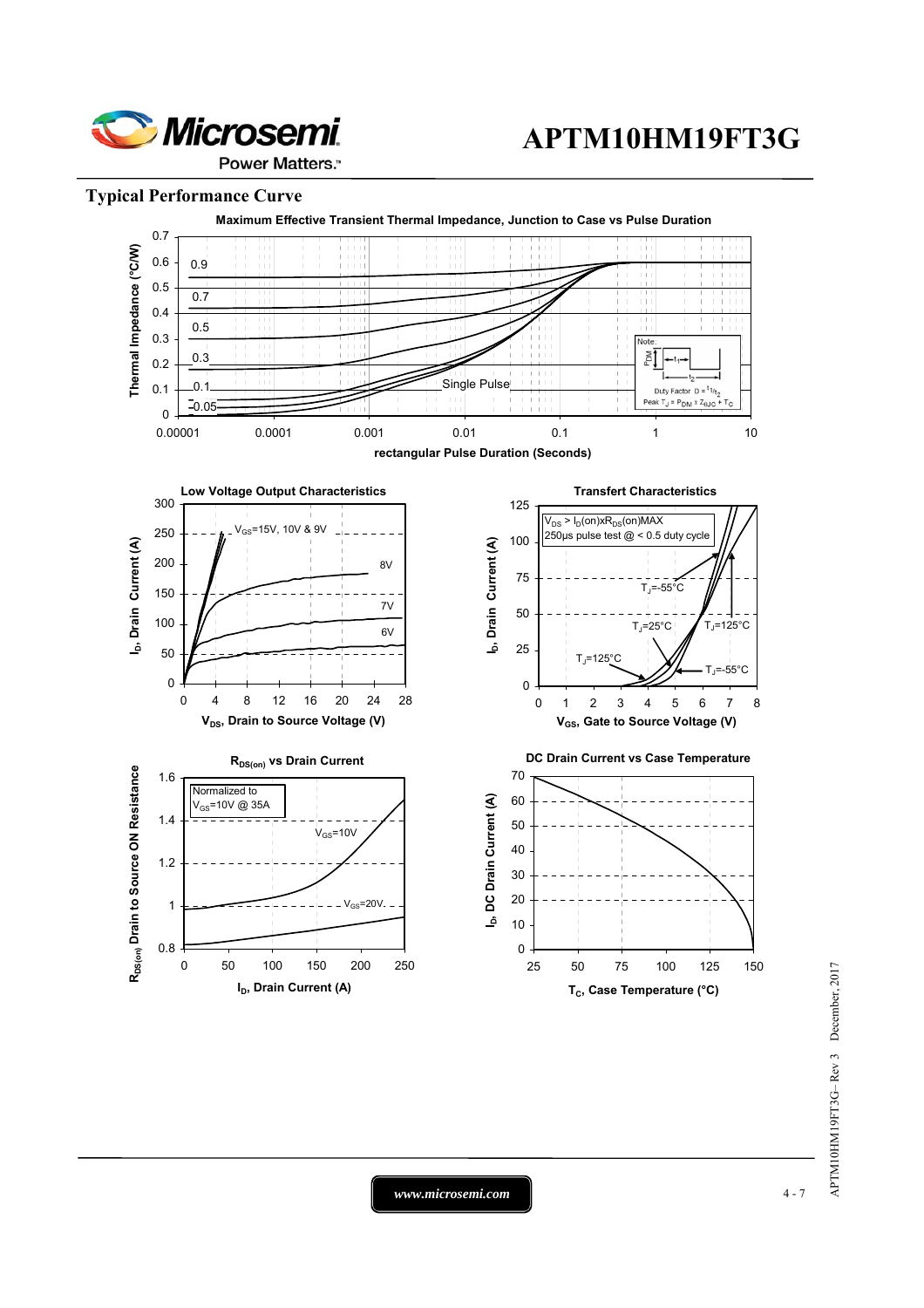

**Power Matters.** 

#### 1.15 **BV<sub>DSS</sub>, Drain to Source Breakdown** BV<sub>DSS</sub>, Drain to Source Breakdown 1.10 Voltage (Normalized) **Voltage (Normalized)** 1.05 1.00 0.95 0.90 -50 -25 0 25 50 75 100 125 150 **TJ, Junction Temperature (°C) Threshold Voltage vs Temperature** 1.2 V<sub>GS</sub>(TH), Threshold Voltage **VGS(TH), Threshold Voltage** 1.1 1.0 (Normalized) **(Normalized)** 0.9 0.8 0.7 0.6 -50 -25 0 25 50 75 100 125 150 T<sub>c</sub>, Case Temperature (°C)





# **APTM10HM19FT3G**

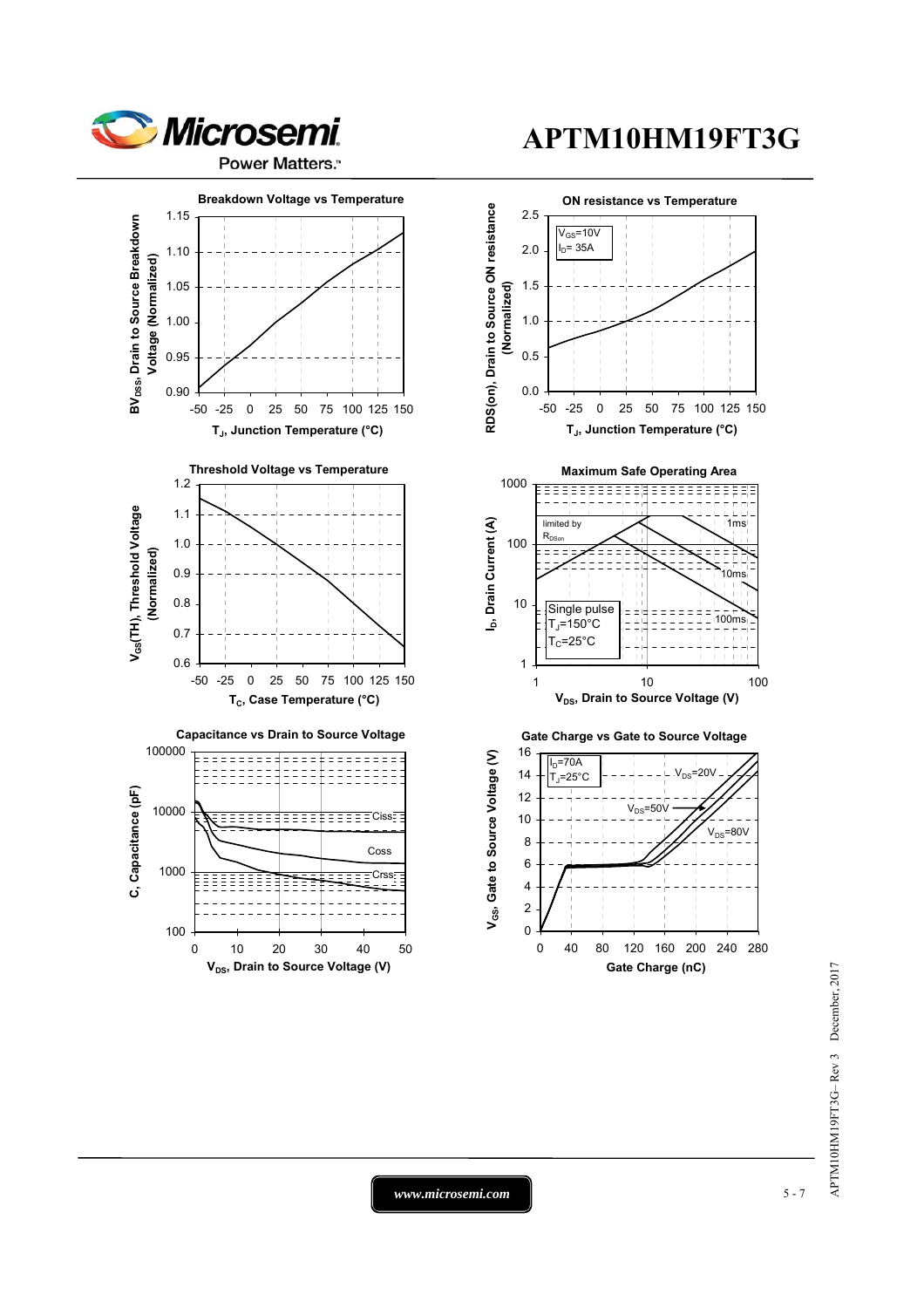

### **Power Matters.**

## **APTM10HM19FT3G**



APTM10HM19FT3G-Rev 3 December, 2017 APTM10HM19FT3G– Rev 3 December, 2017

*www.microsemi.com* 6-7